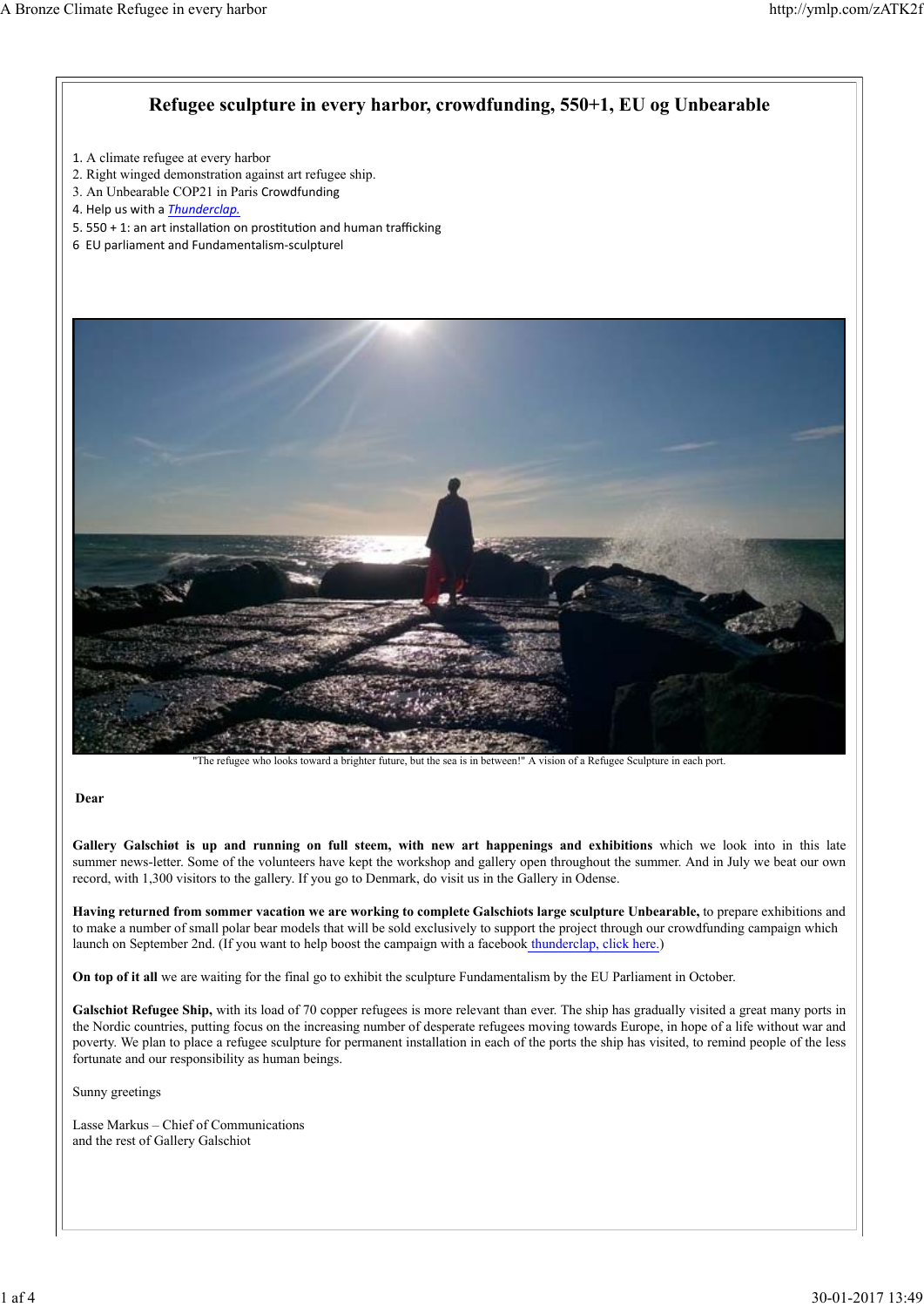#### **The first permanent climate refugee**

**Galschiot has launched a new art campaign** to highlight the tense situation for the worlds refugees. He has made a special version of his refugee sculptures from the refugee ship. It is reinforced with stainless steel and concrete and can withstand both vandalism and the big waves of the sea.

**The idea is to place a unique refugee sculpture in each harbor** the refugee ship has docked to share the message about climate, unsustainable fishing and its consequences which is amongst other things an increasing number of refugees.

**The first of these sculptures has just been fastened** to the Danish port named Agger. There it will remain permanently and look out over the North Sea and remind beach guests about the refugee situation in the Mediterranean – and our responsibility to help them (see photo above).

## **Right winged Radicals demonstrate against Refugee Ship**

**The organization Living Sea has had the refugee ship** on a small tour to Warnemunde / Rostock in Germany where they were generally well received and handed more than 5000 posters out. The refugee ships' crew and the local church, which took the initiative, cooperated about the exhibition.

**But for the first time they were met by a counter-demonstration.** A group extreme right-wing demonstrated against refugee ship which was docked in the harbor to put focus on the worsening refugee situation in world. Protesters contorted however quite quickly as eager photographers kept filming them and when the police came to make a report they disappeared. It is quite a scary situation that the refugee debate is now so polarized in certain places in Germany that one must have police protection to show art, that relates to the refugees in the Mediterranean.

## **An Unbearable COP21 in Paris**

**Unbearable (the impaled polar bear).** All through the summer, our two talented sculptor friends Avaan and Niaz have been modeling the real size climate-polar for the sculpture Unbearable. We hope that it will become a symbol of the COP21 climate summit in Paris in December. We begin to cast the sculpture in copper in late August.

**We have made 4 different smaller versions** of the sculpture Unbearable. Partly to finance the large sculpture though crowdfunding and partly to promote the project. We have just finished the largest of models a 60 cm large polar bear which will be exhibited at environmental conferences, climate organizations etc. We are already planning to exhibit them in Canada, USA, France and Denmark.

**Our crowdfunding premiere on Sept. 2nd is approaching.** One will be able to buy the smaller Unbearable sculptures, thereby supporting the project. We are pretty excited to see how it goes as we hope this will be a mean to secure future art happenings economically.

**The sculptures have been exhibited** at our gallery, but even though people are eager to buy the limited edition impaled polar bears they must arm themselves with patience as the crowdfunding campaign is not to air until Wednesday September 2<sup>nd</sup>. To make sure to get one of the polar bear sculptures one can get on a list, and get a special notice when we go live on kickstarter (moreover we offer some discount for the first bunch who purchase the different sculptures).

- Get on the list.
- Take a sneak peak on our campaign.

# **Thunderclap**

**In connection to our crowdfunding campaign we** have found an interesting program by which everybody can "chip in" with a facebook (twitter etc.) update about our campaign at the same time. The thunderclap-program makes all messages appear at the exact time the campaign











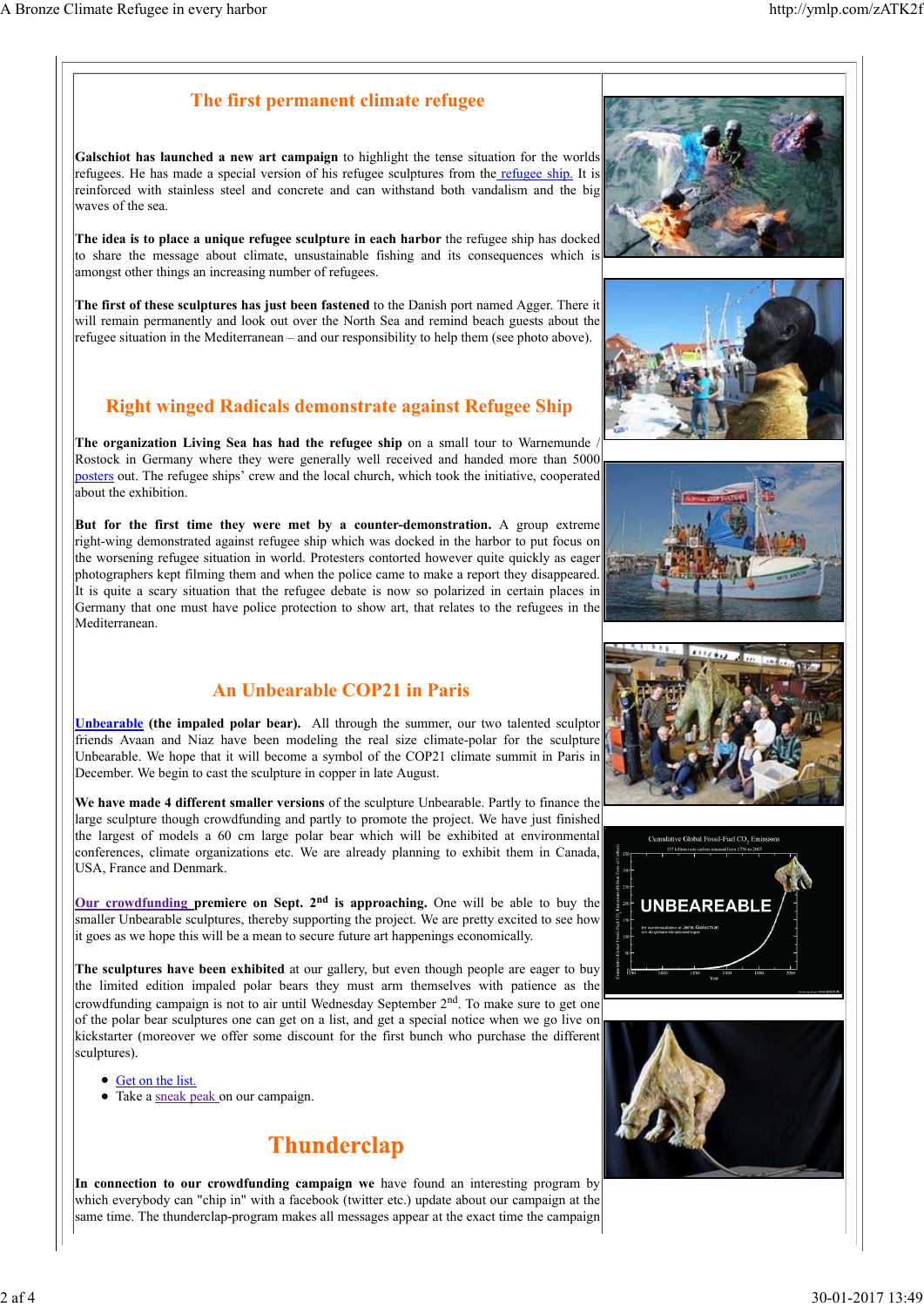launches making it an instant success which we think could be super great  $\bigcup$  Help share the campaign on your facebook wall or mail, click here (and by the way, thanks!).

### **550 + 1: an art installation on prostitution and human trafficking**

**The sculpture 550+1 stage a year in a trafficked prostitute's life**. 550 male torsos in bronze waits in a 60 meter long row, one for each "customer" a trafficked Nigerian prostitute has in one year. This is the average number in Vesterbro in Copenhagen, some have more costumers, some have less. Later in the year the sculpture on display at the International Conference Women Deliver.

### **EU parliament and Fundamentalism-sculpture**

**Since the initial and very successful exhibition of the art installation The Children of Abraham/Fundamentalism** we have been waiting for the final *go* to the take the exhibition to the EU Parliament. But apparently it is not so easy. Due to fear of terrorism the exhibition is discussed at highest level at the EU bureau. However they keep postponing the decision first to July 6 and now to September. The exhibition is scheduled for week 42 and 43 and it begins to be a bit frustrating to work with the EU bureaucracy. But we are in good spirits.

**Meanwhile we are improving the art installation** with new monitors which can take the outside climate and be seen in sun light. Even though we have them custom made in China they are very expensive, so we really count on the exhibition to be realized.

## **About Jens Galschigt:**

\*\*\*\*\*\*\*\*\*\*\*\*\*\*\*\*\*

#### **General information about Galschiøt can be found at:**

See Wikipedia:

Portrait of the sculptors CV (PDF)

To Gallery Galschiot

To Galschot webside

**Galschiøt is a sculptor who works with international art installations**. Amongst other things he is working on a gigantic project about the religious tensions in the world.

**'The Children of Abraham'**. The focal point of the project is the 3.5 meter tall and 70 square meter sculpture called F.U.N.D.A.M.E.N.T.A.L.I.S.M. It is made of these letters made in 8,000 copper books symbolizing the Torah, the Bible and the Quran. 24 big monitors constantly display the 'brightest' and the 'darkest' quotations form Judaism, Christianity and Islam. **See concept click for the art project English - German - Danish**